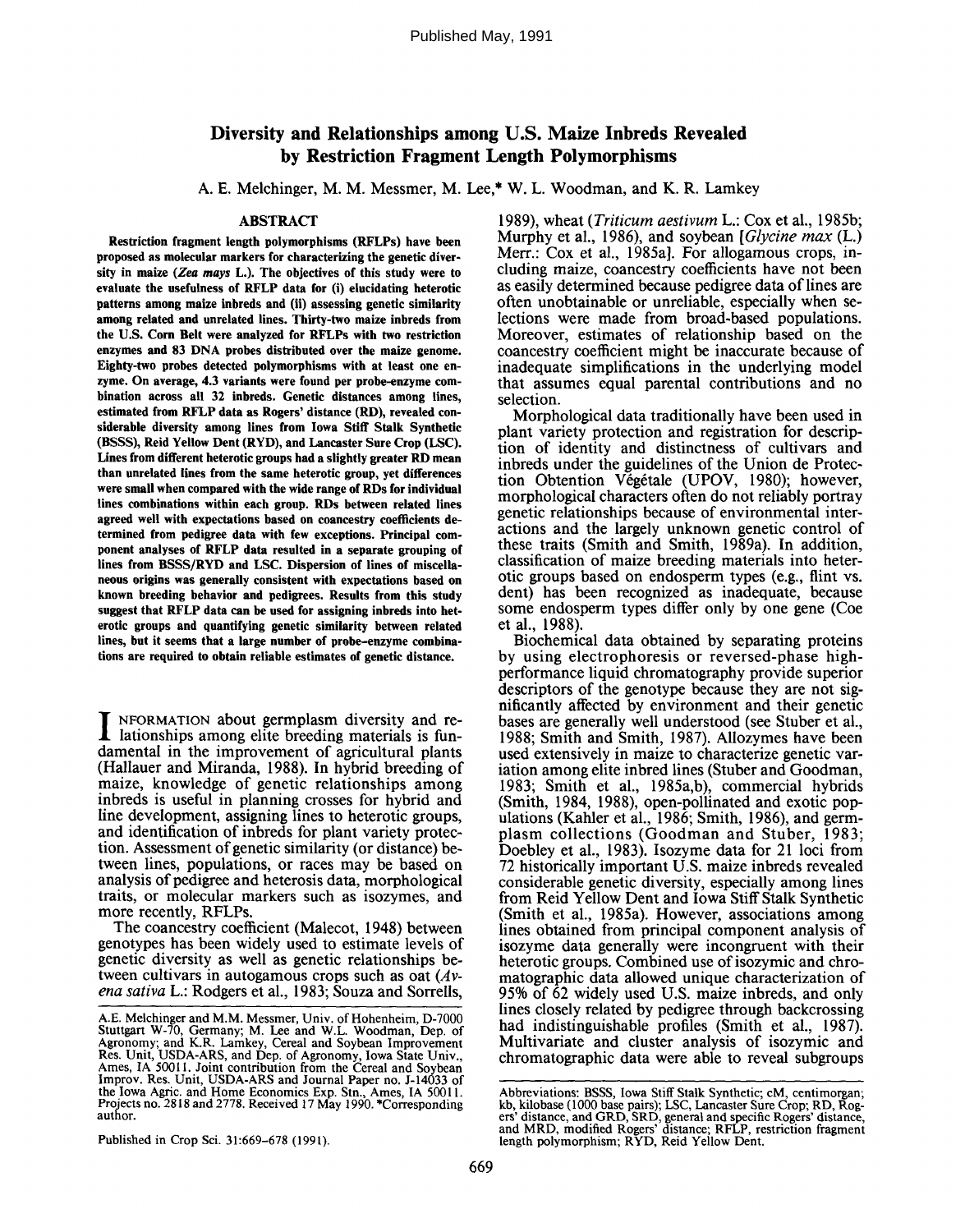of lines related by pedigree (Smith and Smith 1987, 1988), yet biochemical data provided poorer estimates of genetic relatedness among elite lines when compared with distance measures based on pedigree and heterosis data (Smith and Smith, 1989b). Although biochemical genetic markers provided new insights into genetic diversity and associations among elite maize germplasm, their usefulness for certain breeding problems is limited by the insufficient sampling of the genome due to (i) the small number of marker loci available and (ii) the reduced number of polymorphic loci generally found in elite breeding materials with a narrow genetic base.

Restriction fragment length polymorphisms have the potential to overcome limitations associated with morphological traits and biochemical markers (Tanksley, 1983). The major advantage provided by RFLPs in maize is the relatively large number of polymorphic loci found within breeding materials, which has made it possible to develop well-populated genetic linkage maps (Helentjaris, 1987; Burr et al., 1988; Coe et al., 1988). Use of RFLPs for measuring genetic diversity and for strain identification was first proposed by Burr et al. (1983). Results from a study by Lee et al. (1989) suggested that RFLP analysis may provide an alternative to field testing when attempting to assign maize inbreds lines to heterotic groups. Although the abundance of RFLPs in maize is well established, no reports are hitherto available concerning the genetic diversity for RFLPs in breeding materials from different heterotic groups. Herein, we (i) investigate the genetic variation for RFLPs in a sample of maize inbred lines adapted to the U.S. Corn Belt, (ii) determine the level of genetic diversity for RFLPs found within and between different heterotic groups, (iii) compare estimates of genetic similarities among related lines based on RFLP and pedigree data, and (iv) examine the usefulness of RFLPs for assigning maize inbred lines to heterotic groups.

#### MATERIALS AND METHODS

# **Maize Inbred Lines Examined**

Thirty-two public maize lines of current or historic importance in the U.S. Corn Belt were analyzed (Table 1). Nine of these lines have been either selected directly or derived from lines or populations selected directly from Iowa Stiff Stalk Synthetic. Eight lines have been selected directly from or following hybridization to lines from the open-pollinated variety Lancaster Sure Crop. Four lines belonged to the Reid Yellow Dent heterotic group, and 11 lines had miscellaneous origins. The genetic background and year of release of the lines are listed in Table 1. The lines were all highly inbred and maintained by self-pollination from seed of individual ears and rogueing for off-type plants for  $> 10$  generations; phenotypic appearance in field observation plots and RFLP patterns of the inbreds (obtained with single-copy clones yielding only one or two bands per inbred) showed no evidence of remnant heterozygosity or seed-stock contamination.

# RFLP **Analyses**

The 32 inbreds were analyzed for their respective RFLP patterns. Equal quantities of leaf tissue harvested from I0 seedlings per line were lyophilized and bulked. The techniques for plant genomic DNA isolation, separate digests with restriction enzymes *EcoRI* and *HindlII,* gel electrophoresis, Southern transfer, filter hybridization, and probe labeling by random-primer synthesis were as described previously (Lee et al., 1989). At every eighth lane in the gel, set of molecular-weight markers was loaded, which **was** composed of lambda fragments of 2.3, 4.3, 6.7, 9.4, 13.3, and 23.1 kb obtained from single digests of lambda with restriction enzymes *HindIII* and *BglII.* The 32 lines were loaded on two different gels; lambda markers and two common inbreds (B73 and Mo17) were used for comparing banding patterns of lines on autoradiographs tracing back to different gels. A total of 83 genomic DNA clones (Table 2) were used as DNA probes from collections of mapped maize clones provided by B. Burr (Brookhaven National Laboratory, Upton, NY), T. Helentjaris (Native Plants, Inc., Salt Lake City, UT), D. Hoisington (University of Missouri, Columbia, MO), and D. Grant (Pioneer Hi-Bred International, Inc., Johnston, IA).

The DNA probes were chosen on the basis of their singlecopy hybridization patterns and to provide a fairly uniform coverage of the genome with at least six probes per chromosome (Table 2). The average map distance between adjacent markers was  $\approx 30$  cM. The RFLP profiles for inbreds were recorded for each probe-enzyme combination by assigning a number to each unique band on the two autoradiographs. Each probe-enzyme combination was considered as an RFLP locus and each unique RFLP banding pattern as a distinct variant. Data were binary coded; i.e., presence or absence of a band in a line was coded by 1 and 0, respectively.

Table 1. Inbreds and their parentage and year of release†.

| Line                      | Source/Pedigree                                       | Year of re-<br>lease |  |  |
|---------------------------|-------------------------------------------------------|----------------------|--|--|
|                           |                                                       |                      |  |  |
|                           | <b>Iowa Stiff Stalk Synthetic (BSSS)</b>              |                      |  |  |
| <b>B14</b>                | <b>BSSS CO</b>                                        | 1953                 |  |  |
| <b>B37</b>                | <b>BSSS CO</b>                                        | 1958                 |  |  |
| <b>B38</b>                | $(HO \times B10) \times B10$                          | 1958                 |  |  |
| <b>B39</b>                | <b>BSSS CO</b>                                        | 1959                 |  |  |
| <b>B44</b>                | <b>BSSS CO</b>                                        | not released         |  |  |
| <b>B46</b>                | $(W22 \times B10)$ selected                           | 1960                 |  |  |
| <b>B73</b>                | <b>BSSS C5</b>                                        | 1972                 |  |  |
| <b>B76</b>                | (CI.31A $\times$ B37)F <sub>2</sub> $\times$ B37 sel. | 1973                 |  |  |
| <b>B84</b>                | <b>BSSS C7</b>                                        | 1978                 |  |  |
| Reid Yellow Dent (RYD)    |                                                       |                      |  |  |
| I159                      | Iodent                                                | not released         |  |  |
| 1205                      | Iodent                                                | 1937±                |  |  |
| Hv                        | Illinois High Yield                                   | 1937±                |  |  |
| Wf9                       | <b>Reid Yellow Dent</b>                               | 1936±                |  |  |
| Lancaster Sure Crop (LSC) |                                                       |                      |  |  |
| Oh43                      | Oh40B $\times$ W8                                     | 1949                 |  |  |
| A619                      | $(A171 \times Oh43) \times Oh43$                      | 1961                 |  |  |
| B55                       | $(Oh45 \times W92)$ sel.                              | 1963                 |  |  |
| <b>B86</b>                | $(Oh43 \times B52)$ sel.                              | 1979                 |  |  |
| L289                      | <b>LSC</b>                                            | $-$ §                |  |  |
| L317                      | <b>LSC</b>                                            | 1937‡                |  |  |
| Mo17                      | $CL187-2 \times C103$                                 | 1964                 |  |  |
| H99                       | Illinois Syn. 60C                                     | 1974                 |  |  |
| <b>Miscellaneous</b>      |                                                       |                      |  |  |
| 38-11                     | <b>Funk 176A</b>                                      | 1936§                |  |  |
| M14                       | $(Br10 \times R8)$ sel.                               | 1941§                |  |  |
| <b>B50</b>                | $(M14 \times A206) \times Oh4c$                       | not released         |  |  |
| <b>B52</b>                | <b>MR164</b>                                          | 1959                 |  |  |
| <b>B54</b>                | BSCB#1                                                | 1963                 |  |  |
| <b>B57</b>                | Midland-125-2-1                                       | 1963                 |  |  |
| <b>B75</b>                | BSCB#3                                                | 1975                 |  |  |
| <b>B77</b>                | Pioneer 2-Ear Synthetic (BS11)                        | 1974                 |  |  |
| B79                       | Iowa 2-Ear Synthetic (BS10)                           | 1975                 |  |  |
| R177                      | Snelling Corn Borer Syn.                              | 1960                 |  |  |
| De811                     | approx. 23% B14 and other sources                     | 1984                 |  |  |

Henderson (1976, 1984). See Stringfield.

Year **of release unknown, but** line available before 1936.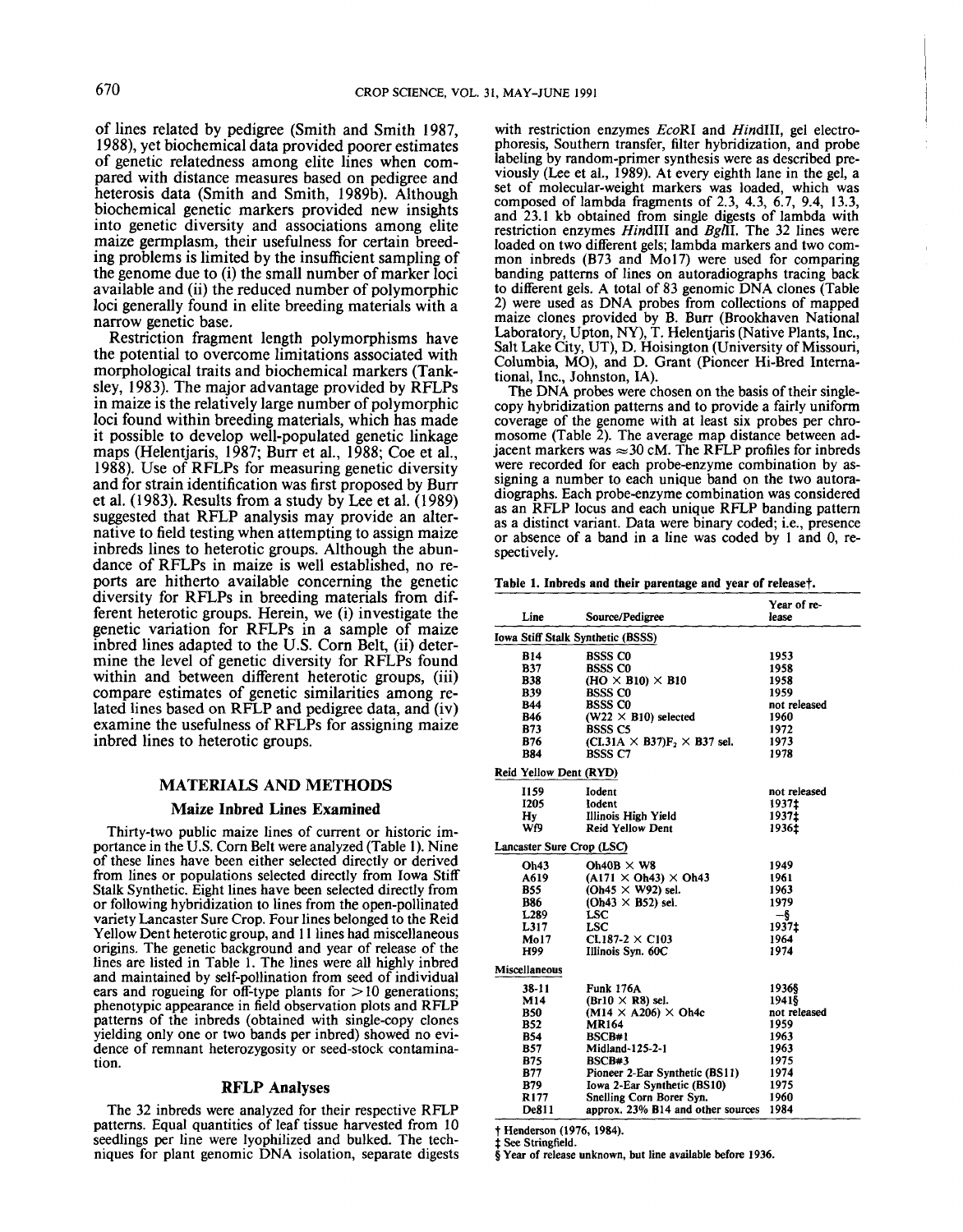## Statistical **Analyses**

Statistical analyses of RFLP data were performed on a data set that represented only one enzyme per probe by selecting the restriction enzyme that yielded the greater number of variants for a given probe. Multilocus Rogers' distances were calculated for all pairs of lines according to the formula given by Rogers (1972). Because pure-breeding lines were used in this study, the RD is equal to the ratio of the number of loci for which two lines differ to the total number (83) of loci examined. Hence, a RD value of 0.0 indicates no diversity between a pair of inbreds, whereas a value of 1.0 represents maximum diversity for the RFLP loci considered. Estimates of the variance of RD estimators were obtained by the jackknife procedure (Miller, 1974), making use of the variation among RFLP loci.

Principal component analysis was performed with the binary data matrix of RFLP variant frequencies for reduction of dimensions for graphical analysis of relationships among inbreds. Calculations of principal components were based on the correlation matrix of RFLP variant frequencies, which led to a substantially better discrimination among lines than using the covariance matrix. Thus, the degree to which each allele contributes to the discrimination among lines depends inversely on the variance of its frequency in

**Table** 2. Number of DNA **clones and average number of restriction fragment length polymorphism** (RFLP) variants **associated with each chromosome.**

| Chromosome     | Clone designation <sup>†</sup>                                                                                       | <b>Clones</b> | Average<br>variants<br>per clone |
|----------------|----------------------------------------------------------------------------------------------------------------------|---------------|----------------------------------|
|                |                                                                                                                      |               | · no.                            |
| 1              | <b>BNL5.62, UMC76, UMC11,</b><br><b>UMC13, BNL12.06,</b><br><b>BNL5.59, NPI429, UMC23,</b><br>UMC107, UMC86, BNL6,32 | 11            | 4.6                              |
| $\overline{2}$ | <b>BNL8.45, UMC53, UMC5,</b><br><b>UMC34, UMC55, UMC98,</b><br>UMC4, UMC22, UMC36                                    | 9             | 5.4                              |
| 3              | <b>UMC32, NPI249, UMC10,</b><br>UMC26, BNL5.37, UMC60,<br>UMC <sub>2</sub>                                           | 7             | 2.7                              |
| 4              | UMC31, UMC47, UMC19,<br><b>BNL7.65, UMC15, UMC52,</b><br>PIO1025, UMC111,<br><b>BNL8.23, BNL15.07</b>                | 10            | 4.5                              |
| 5              | UMC72A, UMC27, BNL6.10,<br>BNL4.36, BNL5.71,<br><b>UMC54, UMC104, UMC35</b>                                          | 8             | 3.5                              |
| 6              | NPI235, UMC85, BNL6.29,<br>UMC65, UMC21, UMC46,<br><b>NPI280, UMC134</b>                                             | 8             | 3.9                              |
| 7              | BNL15.40, UMC116, UMC56,<br><b>BNL14.07, UMC168,</b><br><b>UMC80</b>                                                 | 6             | 4.5                              |
| 8              | NPI220, BNL9.11, UMC103,<br><b>BNL9.08, UMC120,</b><br>UMC89, UMC30, NPI268,<br>UMC7                                 | 9             | 4.7                              |
| 9              | UMC109, PIO105, UMC81,<br><b>BNL5.04, UMC114,</b><br><b>NPI209, BNL5.09</b>                                          | 7             | 4.0                              |
| 10             | BNL3.04, NPI105, UMC64,<br>PIO1033, NPI232,<br><b>BNL10.13, UMC57,</b><br><b>BNL7.49</b>                             | 8             | 4.6                              |
| <b>Total</b>   |                                                                                                                      | 83            | 4.2                              |

Clone designations beginning with letters BNL, NPI, UMC, and PIO **refer** to **restriction fragment length polymorphism linkage maps** of Burr et al. (1988), Helentjaris (1987), **Coe et** al. (1988), **and Pioneer Hi-Bred International,** Inc. (D. Grant, 1986, personal communication), respectively.

the entire set of lines. By this method, differences for variants with intermediate frequencies contribute relatively little to the discrimination among lines, whereas differences for variants with a high or low frequency receive a greater weight. All computations were performed by using appropriate procedures of SAS (SAS Institute, 1988).

#### **Genealogical Relationships**

Pedigrees of lines are given in Table 1. The coancestry coefficient,  $f$  (Malecot, 1948), was used to quantify the degree of relatedness of inbred lines used in this study. The  $\overline{\text{coance}}$  coefficient (= coefficient of kinship or parentage) is the probability that two homologous genes drawn at random, one from each of two individuals, will be identical by descent. Calculations of  $f$  between related lines were performed according to the rules described in Falconer (1981), by using the following assumptions: (i) All lines, including parental and ancestral lines, are homozygous and homogeneous; (ii) lines without known common parentage are unrelated to each other  $(f = 0)$ ; and (iii) a line derived from a cross obtained half of its genes from each parent.

The coancestry coefficient  $f$  of two inbreds derived from Cycle 0 of BSSS was  $f = 1/16$ , because the original BSSS population had been synthesized by crossing 16 unrelated homozygous lines (Sprague, 1946). The f values for B73 and B84, which originated from the fifth and seventh cycle, respectively, of a recurrent selection program with BSSS, were derived by using equations [3.11] and [3.12] in Falconer (1981) and by assuming an effective population size  $(N_e)$  of 10.5, which corresponds to the recombination of 10  $S<sub>1</sub>$  lines in each cycle, with a mating scheme avoiding selfing (Eberhart et al., 1973).

#### **Relationships between RFLP-Based and Genealogical Distance Measures**

To evaluate the usefulness of RFLP data for investigating relationships among inbreds, the relationship between genetic distance, measured by the RD calculated from RFLP data and the traditional measure of relatedness, obtained by the coancestry coefficient, was derived. By applying Malecot's (1948) concept of alleles *alike in state* (ais) and *identical* by descent (ibd) (for definitions, see Falconer, 1981) to RFLP variants, it can be shown that an estimate of the Rogers' distance between two related homozygous inbreds  $i$  and  $j$ can be obtained as

$$
\hat{\mathbf{R}}\mathbf{D}_{ii} = (1 - f_{ii})\overline{\mathbf{R}}\overline{\mathbf{D}} \tag{1}
$$

where  $f_{ij}$  is the coancestry coefficient of i and j, and  $\overline{RD}$  is the average Rogers' distance between unrelated homozygous lines from the same heterotic group(s) as  $i$  and  $j$ . Equation [ 1] allows adjustment for possible differences in the average heterozygosity level of RFLP variants within different heterotic groups and can be applied without knowledge of the RFLP genotype of any direct progenitors of  $i$  and  $j$ .

A better estimate can be obtained if the RFLP genotype of a complete set of progenitor lines is known. For example, if the RFLP genotype of Line  $j$  as well as that of parental Inbreds  $k$  and  $l$  of  $i$  are known, a more accurate estimate of  $RD_{ii}$  is given by

$$
\hat{R}D_{ij} = (RD_{ki} + RD_{li}) / 2
$$
 [2]

Applying this equation to the case that Inbred  $i$  was derived from the hybridization of Inbreds j and  $k$  with known RFLP genotypes, we obtain

$$
\hat{R}D_{ij} = \hat{R}D_{ik} = RD_{jk} / 2
$$
 [3]

Equations [1] to [3] were derived under the following assumptions: (i) each parent contributes equally to the genetic composition of a line, and (ii) selection is absent through all generations of inbreeding.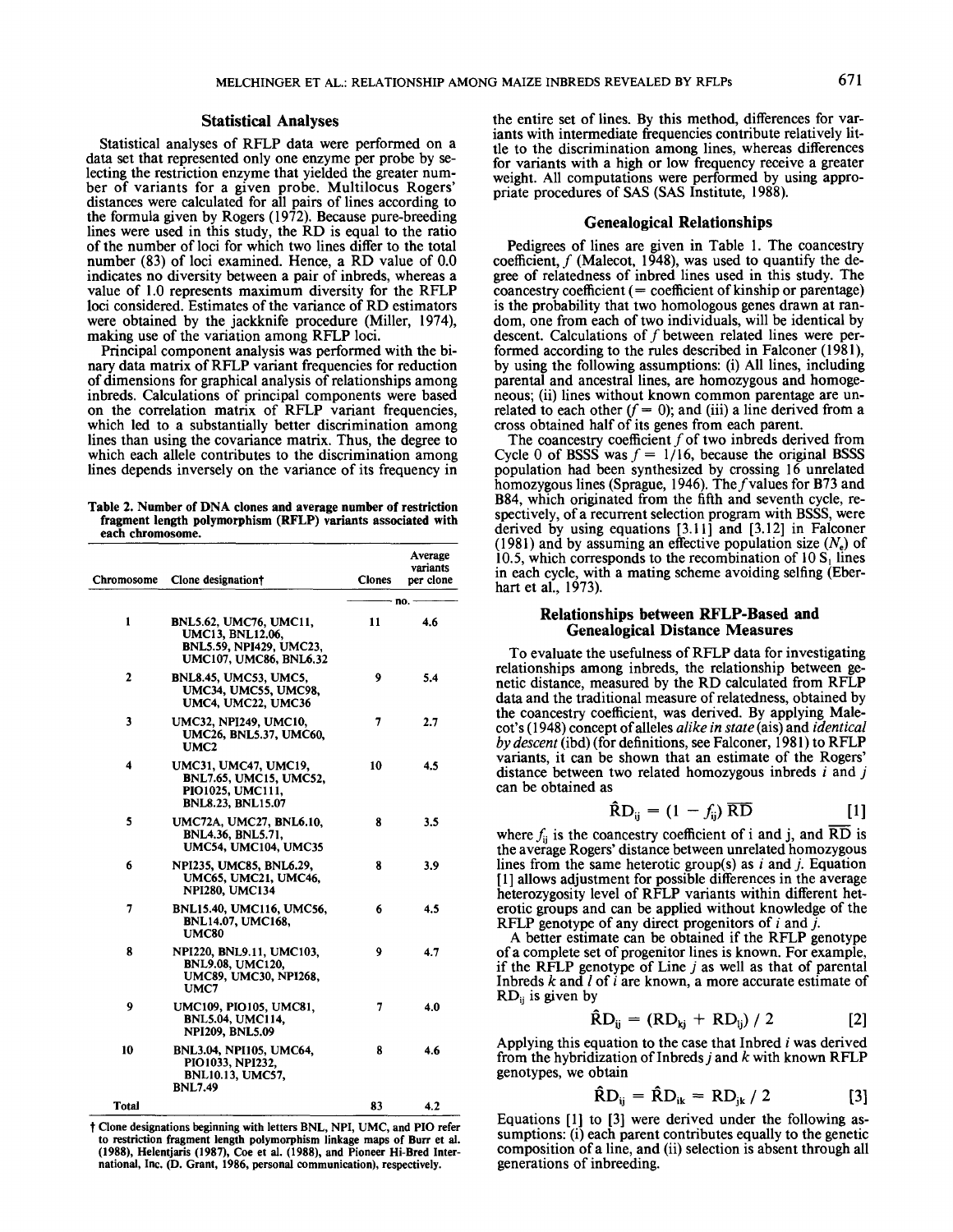# **RESULTS**

#### **Genetic Variation for** RFLPs

All but one of the 83 DNA probes used in this study revealed polymorphisms among the 32 inbreds with at least one of the two restriction enzymes assayed. Altogether, 357 RFLP variants were observed among the 83 DNA probes employed, considering in all instances only the enzyme yielding the greater number of variants. Most DNA probes detected between two and five RFLP variants across all 32 lines (Fig. 1). The maximum number of RFLP variants detected by a single probe was 10. There was also considerable variation in the degree of polymorphism among the 10 chromosomes (Table 2); Chromosome 2was about twice as polymorphic as Chromosome 3.

Fifty-five (15%) of the 357 variants occurred only in one of the 32 inbreds. More than 60% of all variants had a frequency below 0.2, and  $\lt 14\%$  of all variants had a frequency  $> 0.5$ . The eight LSC lines were slightly more polymorphic (249 variants) than the nine BSSS lines (237 variants); both groups of lines had 170 variants in common.

# **Genetic Distances among Unrelated Inbreds**

Figure 2 shows histograms for RDs between unrelated lines from BSSS, RYD, and LSC. Two lines were considered unrelated by pedigree, unless their coancestry coefficient f was  $> 0.0625$  (related pairs of lines are listed in Table 3). The RD values reflect the proportion of the 83 RFLP loci for which different variants are found between two inbreds. RDs for line combinations of type BSSS  $\times$  BSSS and LSC  $\times$  LSC ranged from 0.40 to 0.67 and 0.43 to 0.67, respectively (averaging 0.54 and 0.57, respectively). The RDs for BSSS  $\times$  LSC type line combinations had a similar range (0.48-0.74) and a slightly higher mean (0.60). The RDs for line combinations of the type RYD  $\times$ BSSS and RYD  $\times$  LSC both had a narrower range



Fig. 1. Histogram of number of restriction fragment length polymorphism (RFLP) variants detected per RFLP locus with 83 DNA probes in 32 maize inbreds from the U.S. Corn Belt. **For** all DNA probes, only the maximum number of variants detected with restriction enzyme *EcoRI* or *HindIII* was **considered.**

 $(0.51-0.66$  and  $0.52-0.70$ , respectively) and averaged 0.58 and 0.60, respectively.

Rogers' distance for individual line combinations of the type BSSS  $\times$  LSC and RYD  $\times$  LSC are presented in Table 4. Lines from BSSS and LSC differed substantially in their mean RD to lines from the other heterotic group. Mo17 and B86 were the LSC lines with greatest  $(0.65)$  and smallest  $(0.56)$  mean RD to the BSSS lines, respectively. The high mean RD of Mo<sub>17</sub> to the BSSS lines was unexpected, because one of its parents, CI. 187-2, is also a progenitor of BSSS

Table 3. Coancestry coefficient (*f*) for pairs of related inbreds, their estimated Rogers' distance (RD) calculated from Eq. [1] and [3], **and their Rogers' distance (RD) determined from restriction fragment length polymorphism data of** 83 DNA **probes.**

| Inbred <i>i</i>    | Inbred j   | ſ.    | ŔD <sub>ü</sub> † | RD <sub>ii</sub> | SE(RD): |
|--------------------|------------|-------|-------------------|------------------|---------|
| $BSSS \times BSSS$ |            |       |                   |                  |         |
| <b>B38</b>         | B46        | 0.375 | 0.34              | 0.44             | 0.05    |
| B37                | B76        | 0.750 | 0.14              | 0.14             | 0.04    |
| <b>B73</b>         | <b>B84</b> | 0.265 | 0.40              | 0.28             | 0.05    |
| $LSC \times LSC$   |            |       |                   |                  |         |
| Oh43               | A619       | 0.750 | 0.14              | 0.22             | 0.04    |
| Oh43               | B55        | 0.250 | 0.43              | 0.41             | 0.05    |
| Oh43               | <b>B86</b> | 0.500 | 0.266             | 0.24             | 0.05    |
| A619               | B55        | 0.375 | 0.36              | 0.41             | 0.05    |
| A619               | B86        | 0.375 | 0.36              | 0.37             | 0.05    |
| <b>B55</b>         | B86        | 0.125 | 0.50              | 0.45             | 0.05    |
| Others             |            |       |                   |                  |         |
| M14                | B50        | 0.250 | 0.45              | 0.40             | 0.05    |
| <b>B52</b>         | B86        | 0.500 | $0.26$ §          | 0.29             | 0.05    |
| <b>De811</b>       | B14        | 0.230 | 0.46              | 0.41             | 0.05    |

In calculating RD according to Eq.  $\{1\}$ , it was assumed that RD is 0.54, 0.57, and 0.60 for the BSSS  $\times$  BSSS, LSC  $\times$  LSC, and other line com**binations, respectively.**

Standard error of RD **estimates, calculated by the jackknife method (Miller,** 1974).

§ Based on Eq. [3] and a Rogers' distance of 0.52 between Oh43 and B52, the parents of B86.

**Table 4. Rogers' distance (RD) calculated from** RFLP data of 83 DNA **probes for lines derived from the Iowa Stiff Stalk Synthetic** (BSSS) **population and the Reid** Yellow Dent (RYD) **heterotic group in combination with lines from the Lancaster Sure Crop** (LSC) **heterotic group.**

| Inbred       | Oh43            | A619 | B55  | B86  | H99               | L <sub>289</sub> | L317 |      | Mo17 Meant |
|--------------|-----------------|------|------|------|-------------------|------------------|------|------|------------|
|              |                 |      |      |      | $BSSS \times LSC$ |                  |      |      |            |
| B14          | 0.60            | 0.63 | 0.54 | 0.49 | 0.63              | 0.64             | 0.53 | 0.61 | 0.58       |
| <b>B37</b>   | 0.67            | 0.67 | 0.59 | 0.62 | 0.63              | 0.64             | 0.63 | 0.71 | 0.65       |
| <b>B38</b>   | 0.56            | 0.60 | 0.52 | 0.59 | 0.57              | 0.62             | 0.53 | 0.61 | 0.57       |
| B39          | 0.48            | 0.55 | 0.57 | 0.49 | 0.61              | 0.63             | 0.55 | 0.66 | 0.57       |
| B44          | 0.48            | 0.56 | 0.61 | 0.51 | 0.62              | 0.62             | 0.56 | 0.66 | 0.58       |
| B46          | 0.62            | 0.67 | 0.60 | 0.56 | 0.74              | 0.69             | 0.61 | 0.68 | 0.65       |
| <b>B73</b>   | 0.64            | 0.67 | 0.63 | 0.56 | 0.56              | 0.61             | 0.59 | 0.60 | 0.61       |
| B76          | 0.66            | 0.63 | 0.59 | 0.62 | 0.64              | 0.68             | 0.63 | 0.69 | 0.64       |
| <b>B84</b>   | 0.63            | 0.66 | 0.60 | 0.55 | 0.54              | 0.59             | 0.55 | 0.61 | 0.59       |
| <b>Meant</b> | 0.59            | 0.63 | 0.58 | 0.56 | 0.62              | 0.64             | 0.58 | 0.65 | 0.60       |
|              |                 |      |      |      | $RYD \times LSC$  |                  |      |      |            |
| I159         | 0.67            | 0.64 | 0.62 | 0.55 | 0.61              | 0.62             | 0.61 | 0.62 | 0.62       |
| 1205         | 0.67            | 0.70 | 0.59 | 0.59 | 0.55              | 0.55             | 0.69 | 0.60 | 0.62       |
| Hy           | 0.56            | 0.56 | 0.63 | 0.59 | 0.63              | 0.67             | 0.64 | 0.68 | 0.62       |
| Wf9          | 0.55            | 0.60 | 0.55 | 0.54 | 0.53              | 0.61             | 0.57 | 0.52 | 0.56       |
| Meant        | 0.61            | 0.63 | 0.60 | 0.57 | 0.58              | 0.61             | 0.63 | 0.60 | 0.60       |
|              | $SE(RD) = 0.05$ |      |      |      |                   |                  |      |      |            |

**Mean Rogers' distance of the respective inbred in combination** with all **inbreds from the other heterotie group.**

Standard error of RD estimates, calculated **by the jackknife method** (Miller, 1974).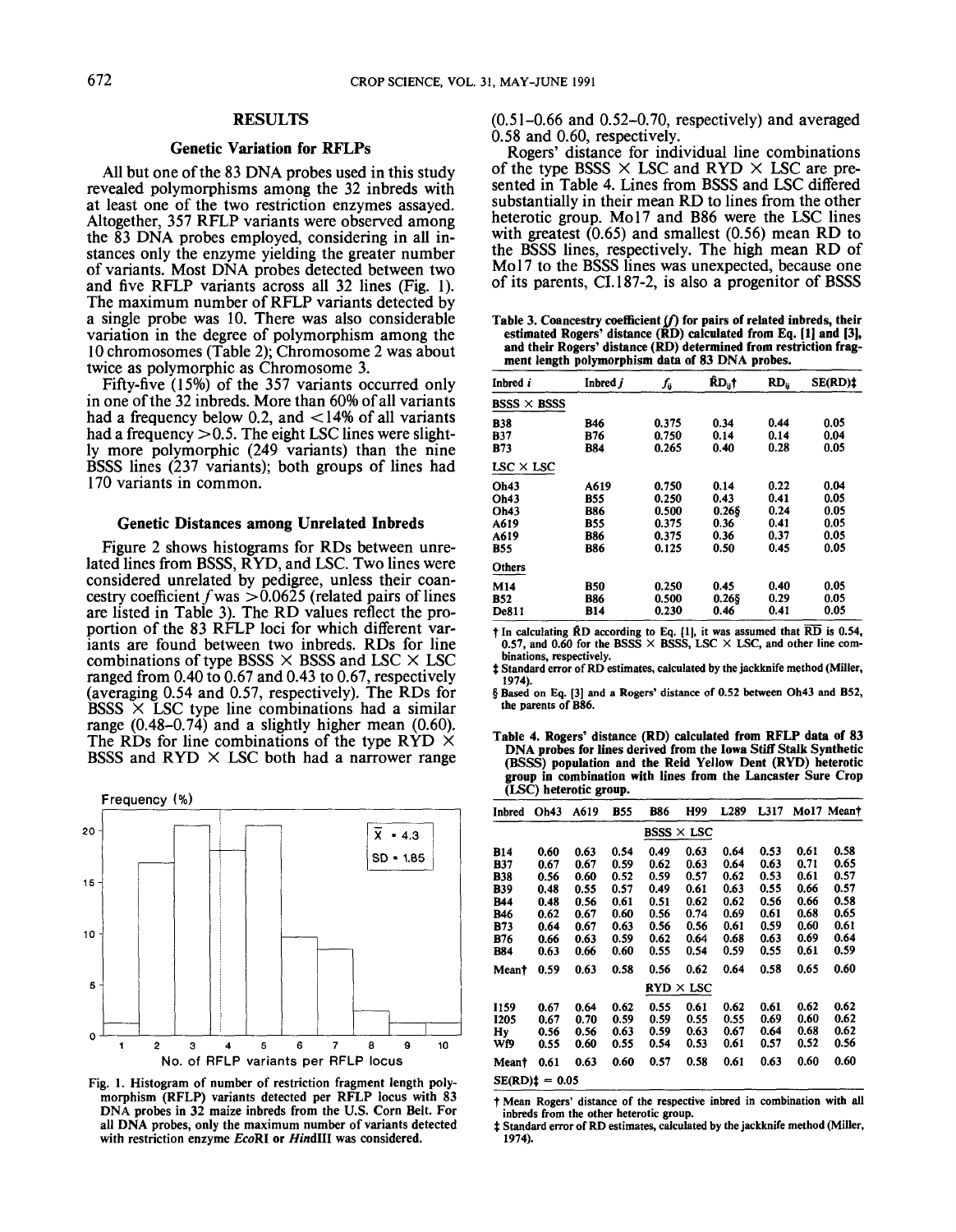(Sprague, 1946). Among the BSSS lines, B37 and B46 had the greatest (0.65) and B38 and B39 had the smallest (0.57) mean RD to the LSC lines. The RYD lines did not differ in their mean RD to LSC lines, except for Wf9, which had a low RD to most LSC lines, especially Mo17 and H99. Standard errors of the RD estimates in Table 4, calculated by the jackknife method (Miller, 1974), were 0.05 in all instances.

When RD values were partitioned into general (GRD) and specific (SRD) Rogers' distances according to the factorial model proposed by Melchinger et al. (1990), GRD accounted for 62 and 45% of the variation among RDs in the BSSS  $\times$  LSC and RYD  $\times$ LSC line combinations, respectively. This indicates that the RD of a specific combination of lines differed in many instances considerably from the value expected on the basis of the mean RD of the respective lines in combination with all lines from the other heterotic group. A noteworthy example is B73  $\times$  Mo17, which had the smallest RD of all BSSS lines with Mo17, although this cross is known for its outstanding hybrid performance and heterotic response (Lee et al., 1989; W.A. Russell, 1989, personal communication). The mean and range for RDs of lines of miscella-



Fig. 2. Histograms of Rogers' distances (RD  $\times$  100) calculated from restriction fragment length polymorphism data of 83 DNA probes between unrelated  $(f \le 0.0625)$  inbreds derived from the Iowa Stiff Stalk Synthetic (BSSS) population and the Lancaster Sure Crop (LSC) and Reid Yellow Dent (RYD) heterotic groups. N refers to the number of line combinations considered in each category.

 $71$ 74

32

60

Max 70  $\mathbf{q}$ 

 $71$ 74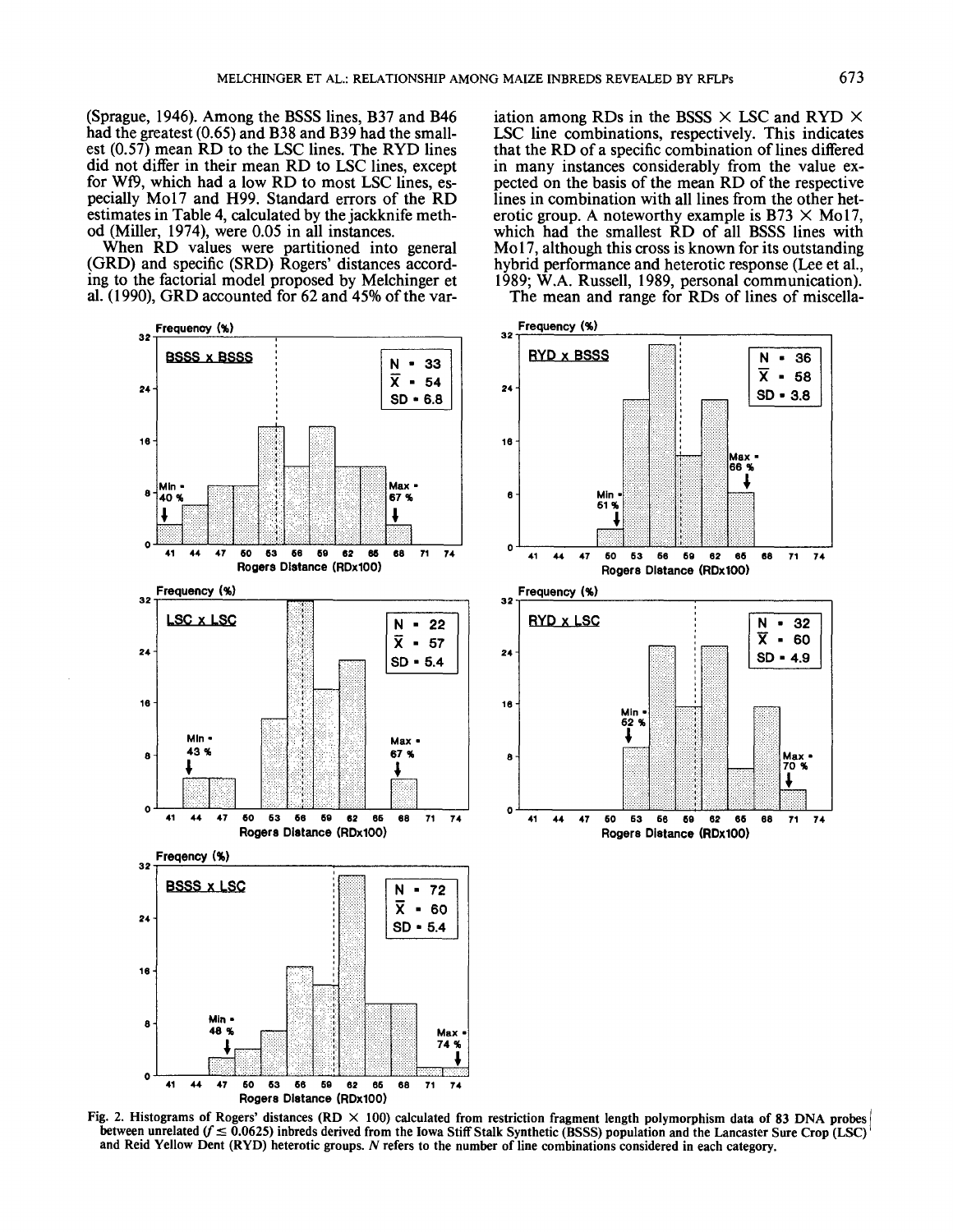Table 5. **Mean, minimum, and maximum Rogers' distances** (RD) calculated **from restriction fragment length polymorphism** data of 83 DNA **probes for inbreds of miscellaneous origins in combination with nine inbreds derived from the Iowa** Stiff Stalk Synthetic **(BSSS) population and eight inbreds from the Lancaster Sure Crop (LSC) heterotic** group.

| <b>Inbred</b> |                     | Rogers' distance to |      |                    |       |      |  |  |
|---------------|---------------------|---------------------|------|--------------------|-------|------|--|--|
|               | <b>BSSS</b> inbreds |                     |      | <b>LSC</b> inbreds |       |      |  |  |
|               | Mean                | Min.                | Max. | Mean               | Min.  | Max. |  |  |
| M14           | 0.57                | 0.53                | 0.62 | 0.59               | 0.52  | 0.67 |  |  |
| B50           | 0.57                | 0.51                | 0.61 | 0.57               | 0.51  | 0.66 |  |  |
| <b>B52</b>    | 0.59                | 0.53                | 0.64 | 0.55†              | 0.51† | 0.60 |  |  |
| B54           | 0.62                | 0.59                | 0.68 | 0.58               | 0.54  | 0.62 |  |  |
| B57           | 0.63                | 0.54                | 0.70 | 0.65               | 0.60  | 0.70 |  |  |
| <b>B</b> 75   | 0.59                | 0.49                | 0.64 | 0.50               | 0.40  | 0.57 |  |  |
| B77           | 0.60                | 0.54                | 0.64 | 0.58               | 0.52  | 0.62 |  |  |
| B79           | 0.58                | 0.48                | 0.66 | 0.55               | 0.43  | 0.69 |  |  |
| R177          | 0.65                | 0.59                | 0.70 | 0.62               | 0.55  | 0.68 |  |  |
| <b>De811</b>  | 0.621               | 0.531               | 0.74 | 0.63               | 0.55  | 0.69 |  |  |

Disregarding line B86, which was derived from B52 (Table 1).

**Disregarding line B14, the predominant parent** of De811 (Table 1).

neous origins to the nine lines from BSSS and eight lines from LSC are given in Table 5. B57, R177, and De811 had a high mean RD to both heterotic groups, indicating that these lines and their respective parental populations represent germplasm sources unrelated to the BSSS and LSC lines. B52, B54, and B75 seemed to be more closely related to LSC germplasm than to BSSS germplasm. With the exception of B75, however, differences in the mean RD to each heterotic group were small compared with the wide range of RDs within each group, which overlapped in all instances. All other lines, including B77 and B79, showed similar mean RDs of medium size to both heterotic groups in harmony with the results reported by Lee et al. (1989).

# **Genetic Distances among Related Inbreds**

Among the 32 maize inbreds analyzed in this study, 12 pairs of lines were related by pedigree with an estimated coancestry coefficient f ranging from  $0.125$  to 0.75 (Table 3). In most instances, RDs determined from the RFLP genotype of the lines were in close agreement with  $\bar{R}D$  estimates calculated from Eq. [1] or [3]. Significant deviations between RD and RD (greater than twice the estimated standard error of the RD estimator obtained by the jackknife method) were found for line combinations B73  $\times$  B84, B38  $\times$  B46, and Oh43  $\times$  A619. For B73  $\times$  B84, the discrepancy was very likely attributable to an underestimation of  $f$ . Both lines originated from advanced cycles of a recurrent selection program, but selection, which is known to cause a further reduction in the actual effective population size (Harris et al., 1984), was ignored in calculating f for lack of suitable treatment. Rank correlations of RD with RD and  $1 - f$  were almost identical  $(r_s=0.71$  and 0.74, respectively) and significantly ( $P < 0.01$ ) greater than zero.

# **Principal Component Analyses of RFLP Data**

Figure 3 presents the results from principal component analysis of RFLP data for all 32 inbreds. The



Fig. 3. Associations between lines on the basis of the first three principal coordinates (PC1, PC2, PC3) from multivariate analysis of restriction fragment length polymorphism data: (A) Inbreds from BSSS, RYD, and LSC; (B) Inbreds of miscellaneous origins together with some **reference** lines included in (A).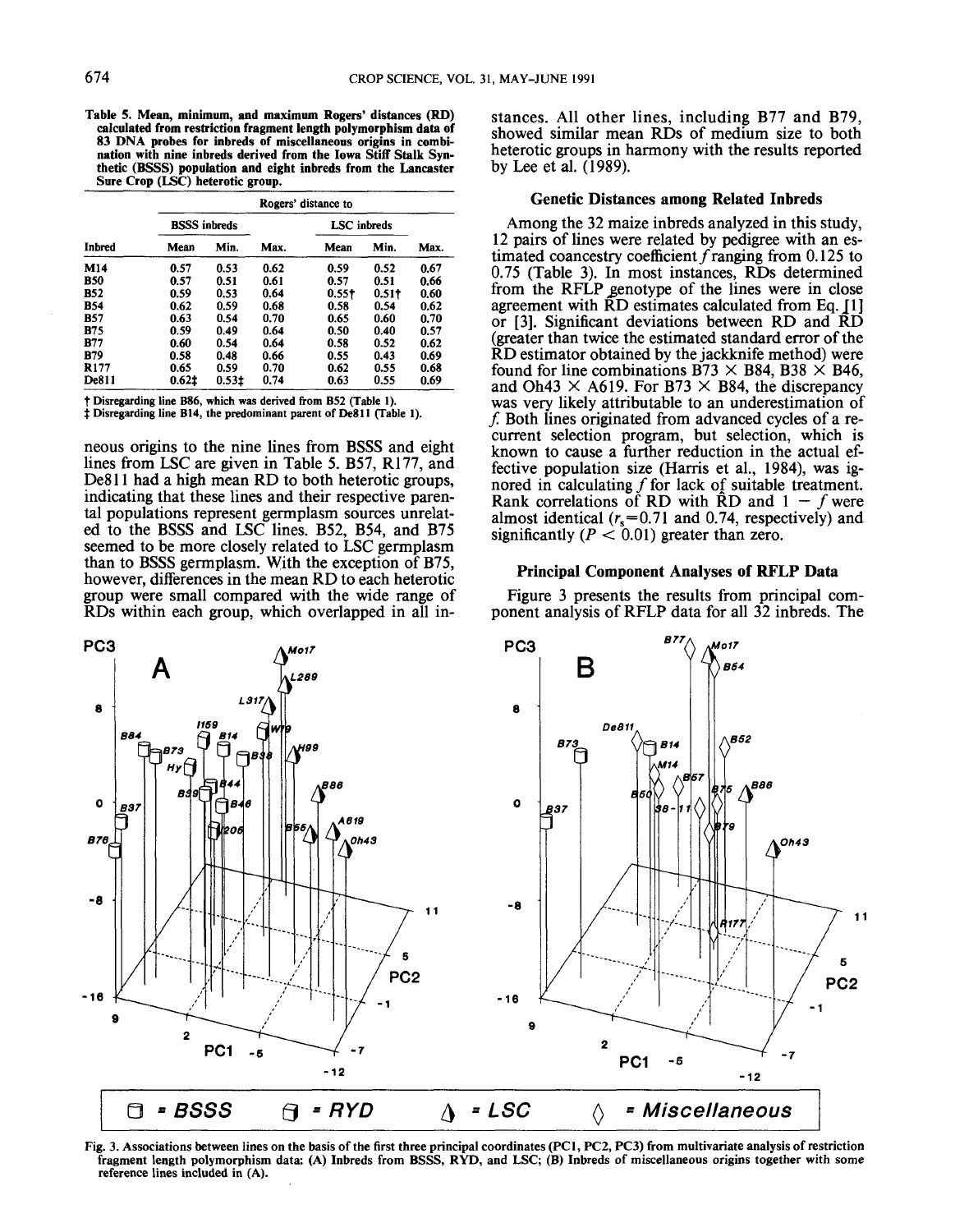first, second, and third principal component accounted for 7.1%, 5.9%, and 5.5% of the total variation, respectively. As illustrated by the different symbols (Fig. 3A), grouping of inbreds from BSSS, RYD, and LSC was largely consistent with their known phylogenetic relationships. Lines from BSSS and LSC formed two clearly separated groups. BSSS-derived lines were more tightly grouped together, whereas LSC-derived lines were more widely spread, with Oh43 and Mo17 representing the most distant lines. This may reflect a greater degree of genetic homogeneity among the BSSS lines, possibly because most of them were directly derived from the BSSS population. In contrast, five of the eight LSC lines were recoveries from the crosses of elite lines, some of which originated from germplasm sources other than LSC. Three of the four RYD lines were positioned within or adjacent to the distribution of the BSSS lines: Hy and I159, two of the progenitor lines of BSSS, close to the center of the distribution, and I205 somewhat more remote. The remaining RYD line, Wf9, was grouped apart from the BSSS lines and grouped more closely to LSC lines L317, L289, and Mol7.

Lines of miscellaneous origins positioned outside the spread of the BSSS and LSC lines were B57, B77, B79, and R177 (Fig. 3B). B77 and B79 were widely spaced from each other and occupied positions approximately intermediate to the BSSS and LSC lines: B77 was closer to Mo17, and B79 closer to the Oh43 related lines. B52 and B75 fell within the spread of the LSC lines, the latter being adjacent to B55, one of the 16 progenitor lines of its parent population BSCB#3. BS0 and its grandparental line M14 were positioned among the BSSS lines, and DeS11 was placed adjacent to B14, its predominant parent.

Within the group of LSC lines, Oh43 and its relatives A619, B55, and B86 formed a distinct subgroup .(Fig. 3A). Also, most other pairs of related lines listed in Table 3 were tightly grouped together. An exception was B86, which occupied a position almost exactly midway between its two widely separated parental lines, B52 and Oh43 (Fig. 3B).

# DISCUSSION AND CONCLUSIONS

In the research reported here, a set of 32 inbreds was used as a paradigm for examining potential applications of RFLP analyses in hybrid maize breeding for (i) assessment of genetic similarity of related and unrelated lines and (ii) assignment of inbreds of unknown genetic background to established heterotic groups. In addition, our results provided information about the genetic diversity for RFLPs in a larger set of breeding materials than hitherto reported.

# **Genetic Diversity among Maize Inbreds for RFLPs**

Almost 99% of the DNA clones used in this study revealed RFLPs with at least one of the two restriction enzymes. The average number of RFLP variants detected per probe-enzyme combination was 4.3 in our sample of  $32$  lines (Fig. 1). This level of polymorphism is consistent with the amount of genetic variation reported in other RFLP studies with maize (Godshalk et al., 1990; Lee et al., 1990) and is approximately

twice the amount observed in comparable isozyme studies (Stuber and Goodman, 1983; Smith et al., 1985a, 1985b).

A large proportion of RFLP variants occurred in only one or a few lines. While this could be indicative either of abundant molecular genetic diversity in the maize germplasm or instability of RFLPs, the latter can be ruled out, because RFLPs in maize have been demonstrated to be stably inherited over several generations (Evola et al., 1986).

The high mean and wide range of RDs observed for line combinations of type BSSS  $\times$  BSSS and LSC  $\times$ LSC (Fig. 2) indicate that unrelated lines from BSSS and LSC are diverse and vary considerably in their genetic similarity at the molecular level. Regarding the BSSS lines, this result was not unexpected, because BSSS is known to represent a genetically broad population, on the basis of its breeding history (Sprague, 1946), estimates of genetic variation for agronomic traits (Hallauer et al., 1983), and estimates of genetic diversity based on isozyme and RFLP data (Smith et al., 1985a; Lee et al., 1991). With respect to LSC, the result might be specific to the lines studied: H99 was found to be similar to Oh43 and its relatives (A619, B55, and B86), whereas Mo17 and L289 were distinct from these lines, as reflected in Fig. 3A.

The lower mean RD of the BSSS  $\times$  BSSS (0.54) compared with the RYD  $\times$  BSSS (0.58) line combinations could be attributable to the minor inbreeding present in BSSS. The BSSS population generally is regarded as subgroup of RYD because it was synthesized by intermating 16 unrelated (by pedigree) lines, l0 of which had RYD background (Hallauer et al., 1983). Two randomly selected inbreds derived from the original BSSS population (BSSS CO) are, therefore, expected to have RFLP variants identical by descent in one out of 16 RFLP loci, resulting in a reduced RD estimate. Actually, inserting  $f = 1/16$  into Eq. [1] accounts exactly for the observed difference in the mean RD between the two groups.

The slightly greater mean RD for the BSSS  $\times$  LSC and  $RYD \times LSC$  line combinations in comparison with the other three types of line combinations presented in Fig. 2 is in harmony with the expectation that lines from different heterotic groups are, on average, more divergent than those originating from the same heterotic group. However, the relative increase in heterozygosity for RFLPs observed in line combinations between heterotic groups over those within heterotic groups was moderate  $(<8\%)$ , especially when compared with the 20 to 30% increase in heterosis for grain yield generally observed in single crosses between as opposed to within the RYD and LSC heterotic groups (A.R. Hallauer, 1989, personal communication). This corroborates recent results reported by Melchinger et al. (1990), indicating that the degree of heterozygosity at RFLP loci is not associated with heterosis for yield for crosses among unrelated lines.

A direct measure for the genetic diversity of different groups of lines is provided by the modified Rogers' distance, calculated after the formula of Goodman and Stuber (1983), which is a function of the differences in variant (or allele) frequencies. The MRD between the nine BSSS and eight LSC lines calculated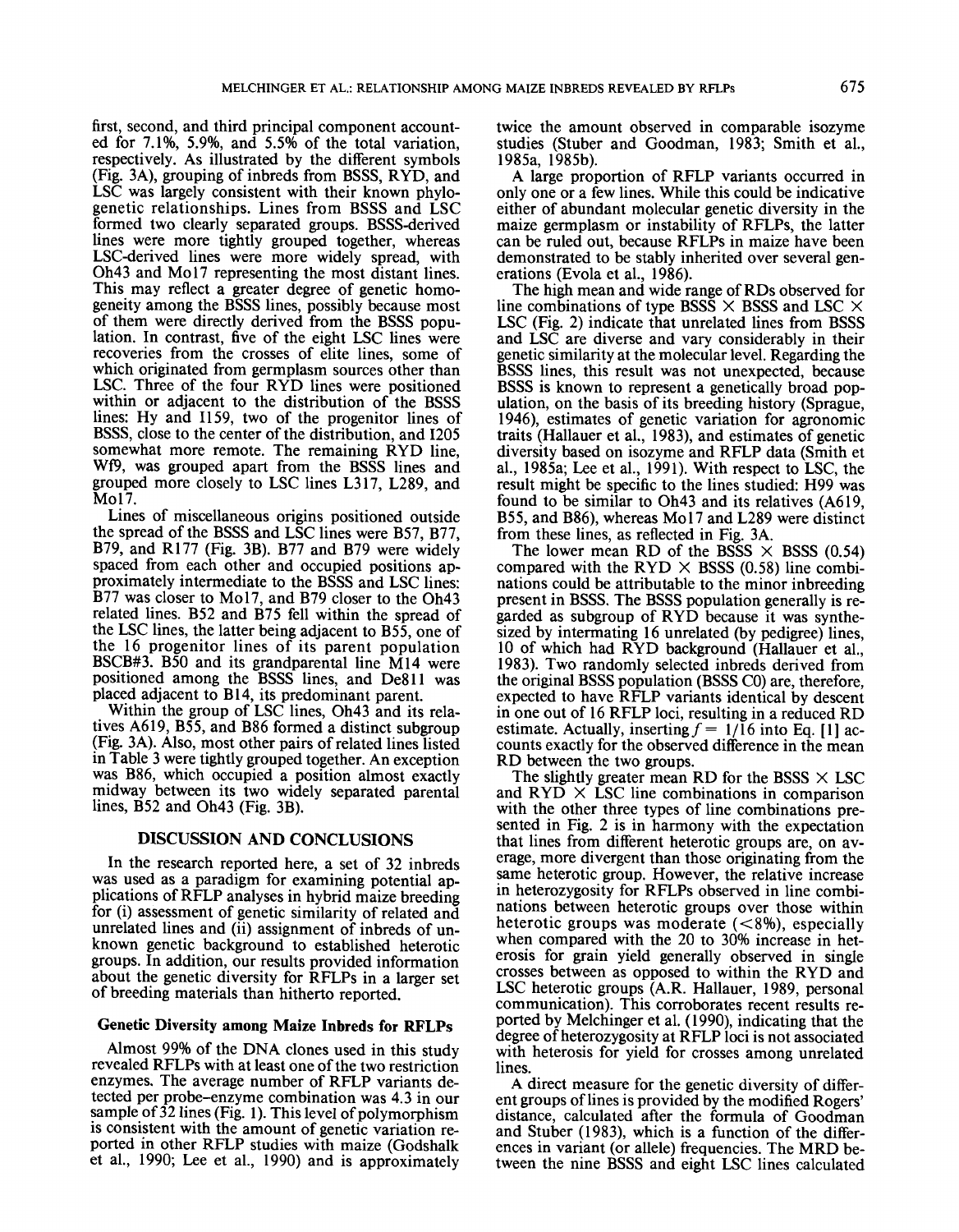from the RFLP data was 0.38. By comparison, the MRD between the RYD and LSC open-pollinated varieties calculated from isozyme data of 13 and 18 loci published by Kahler et al. (1986) and Smith (1986) was 0.17 and 0.20, respectively. The MRD is expected to decrease with an increasing number of variants (alleles) per locus and consequently should be smaller for RFLP than for isozyme studies. Comparison of these MRD values, therefore, suggests that the BSSS and LSC lines analyzed in the present study were more genetically divergent from each other than the original RYD and LSC populations, possibly as a result of selection for testcross performance in combination with lines from the other heterotic group.

Among the lines of miscellaneous origin, RFLP analyses identified only B57, R177, and De811 as representing divergent germplasm sources from the RYD and LSC heterotic groups (Table 3). Midland, the parent population of B57, has previously been described as a distinct heterotic group, based on its heterosis in crosses with other populations including RYD and LSC (Kauffmann et al., 1982). De811 has predominantly non-RYD parents in its pedigree. All other lines of miscellaneous origins were either closely related to the BSSS or LSC heterotic pattern. For lines B75 and B79, this was not unexpected, because several progenitors used in the synthesis of their parent populations BSCB#3 and BS10, respectively, belonged to the LSC and BSSS/RYD heterotic pattern, respectively.

# **Assessment of Genetic Similarity among Related Inbreds**

Although f and RD (or  $1 - RD =$  similarity index) have both been used to estimate the degree of similarity between related lines, the two statistics do not measure exactly the same biological relationship and are also subject to different sources of error. The coancestry coefficient fis an indirect measure based on the pedigree of the lines and represents the expected proportion of loci with alleles identical by descent. For a given pair of lines, the actual proportion,  $f^*$ , of loci carrying alleles identical by descent may differ from  $f$ due to random drift (Cockerham and Weir, 1983), and selection during inbreeding in line development. Also, f underestimates  $f^*$  if supposedly unrelated ancestors are, in fact, related. Last, but not least,  $f$  ignores possible differences in genetic similarity between lines, which are attributable to different proportions of loci, that carry alleles alike in stale but not identical by descent. Variation in the latter proportion is likely to occur if unrelated ancestors differ greatly in their degree of similarity, as suggested by the wide range of RDs even within the same heterotic group (Fig. 2). This source of bias is expected to be of greater importance for less related lines than for closely related lines (i.e., it increases with decreasing values of  $f$ ).

By comparison, the RD statistic calculated from a large number of molecular markers involves sampling of the genomes to be compared and, hence, provides a direct measure of the genetic similarity of two lines. However, RFLP-based RDs are subject to sampling effects in that they depend on the specific set of probeenzyme combinations employed and possible errors in scoring of autoradiograms. Therefore, RDs for different line combinations are directly comparable only if they

were determined with the same probe-enzyme combinations and with identical laboratory procedures.

Two advantages of RD over fare that it presupposes neither complete pedigree data nor any simplifying assumptions. Therefore, comparison of RDs determined from RFLP data with RD estimates obtained from Eq. [1] to [3] could provide information as to what extent selection, random drift, and other sources of error may invalidate similarity estimates based on f. The results presented in Table 3, especially the comparisons involving B86 and its two parents B52 and Oh43, suggest that f generally provides fairly accurate estimates of genetic similarity but that, for some line combinations, greater discrepancies do occur. Investigation of the associations between  $f$ , RD, RD, and heterosis with a larger data set is recommended to examine whether RFLP-based RDs frequently provide substantially better estimates of genetic similarity so as to justify the expenditures for RFLP assays even, when f can be reliably determined from pedigree data.

In agreement with our results, Atchley et al. (1988) also found a close association between the degree of genetic similarity determined by 95 molecular-marker loci and genealogical distances determined for 10 inbred strains of mice. Cox et al. (1985a,b) described similar analyses for 43 hard red winter wheat cultivars and 115 soybean cultivars, respectively, yet with a considerably smaller number of marker loci. Both the soybean and wheat analyses had smaller levels of associations between molecular and genealogical data than those reported here and by Atchley et al. (1988). Cox et al. argued that a combination of selection and random drift was responsible for reducing the correlation between the two measures of similarity. In addition, our results concerning the precision of RD estimates suggest that the number of marker loci employed in these two studies was insufficient for obtaining reliable estimates of similarity.

#### **Assignment of Inbred Lines to Heterotic Groups**

Although heterotic groups are of great concern to maize breeders, the currently dominating heterotic groups have not been established systematically, nor are they clearly defined (Hallauer et al., 1988). Because the RYD (including BSSS) vs. LSC heterotic pattern has received greatest use in the U.S. Corn Belt, lines of miscellaneous genetic backgrounds are often classified to these heterotic groups based on pedigree information and breeders' experience. A more objective criterion for defining heterotic groups, such as genetic similarity at the molecular level, could enhance the efficiency of hybrid breeding programs.

From a theoretical point of view, the problem of assigning inbreds to heterotic groups is closely related to the problem of separation and classification addressed in discriminance analysis. As outlined in texts on this subject matter (e.g., Johnson and Wichern, 1988), the discriminatory power of a classification criterion depends on (i) the difference in the population means and (ii) the dispersion of the observations within each group. Regarding RFLP-based genetic distance measures, the first property could be improved by restricting the analysis only to probe-enzyme combinations that actually do exhibit significant differences in variant frequencies between the two heterotic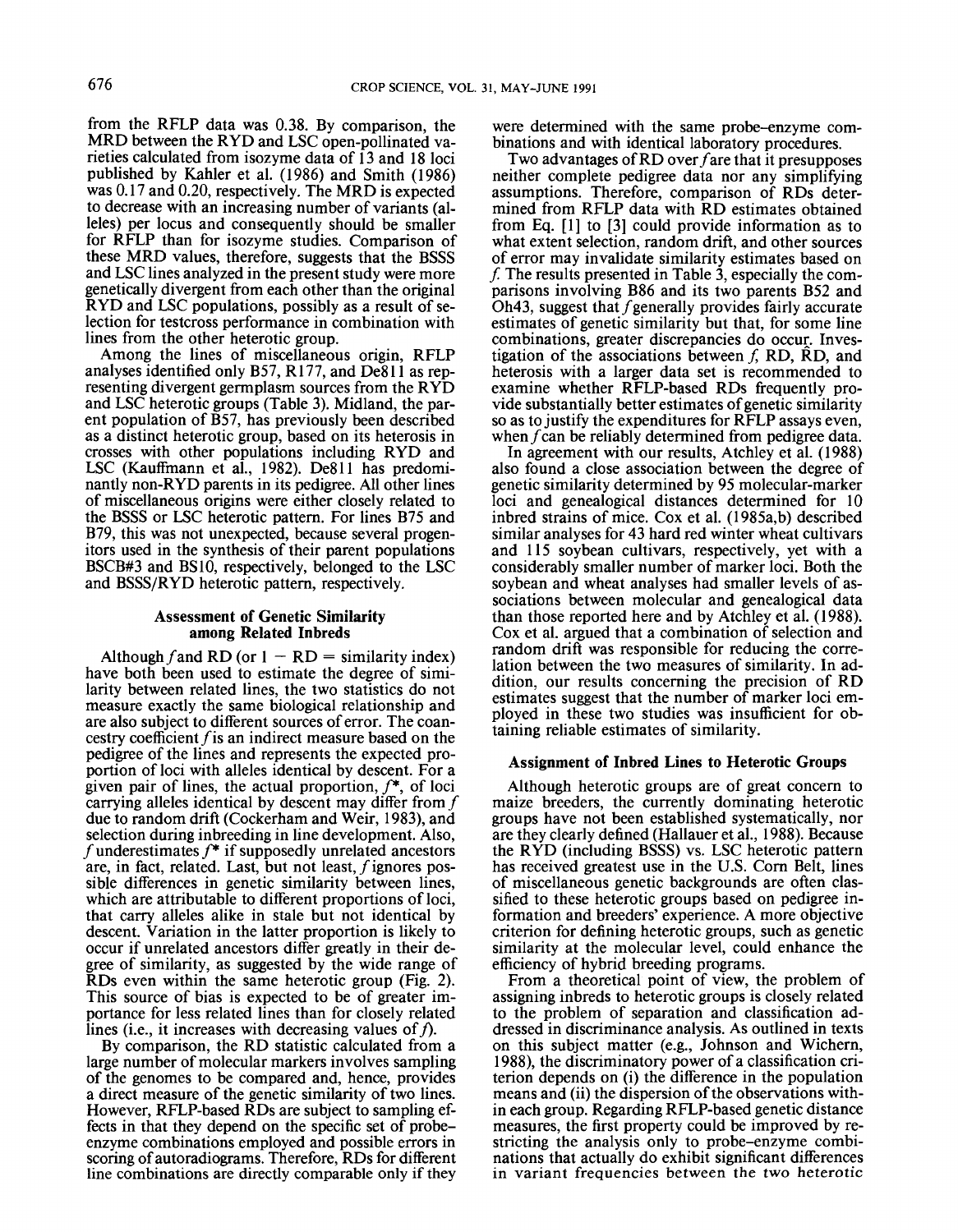groups. The second property is a function of the genetic variation within each group and of the sampling error associated with individual RD estimates, which depends on the number of probe-enzyme combinations analyzed.

A major result of the present study with respect to these properties was that RDs for line combinations from different heterotic groups (BSSS  $\times$  LSC, RYD  $\times$  LSC) had only slightly higher means than those from the same heterotic groups (BSSS  $\times$  BSSS, LSC  $\times$  LSC), especially when compared with the wide range of RDs within each group (Fig. 2). From this, two conclusions can be drawn: (i) reliable heterotic grouping of a line of unknown heterotic pattern requires determination of its mean RD to a large number of representative lines from each heterotic group; (ii) the number of probe-enzyme combinations employed in this study seems to represent a lower limit. Considering the low level of genetic differences between the BSSS/RYD and LSC lines and also the sizeable standard error of RD ( $\approx 0.05$  in most cases), one probably has to employ a larger number of markers to reduce the changes of misclassification.

Despite these limitations and the small proportion (18.4%) of the total variation explained by the first three principal components, principal component analysis resulted in a clear separation of the BSSS (and most RYD) lines from the LSC lines (Fig. 3A). Moreover, lines of miscellaneous origins were mostly grouped in agreement with known breeding behavior or pedigree information (Fig. 3B): Mo17 and Oh43 were found to represent distinct germplasm within the LSC heterotic group, as described by Dudley (1984);<br>B52, B54, B75, 38-11, and Wf9 from RYD were positioned within or adjacent to the spread of the LSC lines, which is in harmony with the assignment of these lines to the LSC heterotic groups based on breeders' experience [A.R. Hallauer, Report of the North Central Corn Breeding Res. Conf. (NCR-2 Meeting, Rosemount, IL; 24-25 Feb. 1987]. Deviating from this source of information, however, our results suggested that B57 and R177 represent germplasm sources diverse from LSC.

In conclusion, our results support the proposal of Lee et al. (1989) that RFLP-based genetic distance estimates are useful for assigning maize inbreds to established heterotic groups and investigating relationships among inbred lines. Principal component analysis of RFLP data provided a fairly accurate portrayal of associations among lines according to their origin from different heterotic groups and pedigree relationships. However, our data suggest that a large number of probe-enzyme combinations is needed to measure the genetic distance between maize inbreds with sufficient precision. Once an RFLP data base for a large number of lines has been established, it could assist the breeder in (i) partitioning breeding materials into well-defined or new heterotic groups, (ii) rapid and systematic integration of new lines of unknown genetic background into these heterotic groups, (iii) quantifying the genetic similarity between related and unrelated inbreds, and (iv) choice of divergent parents for creating new source populations in line development that have good chances of yielding transgressive segregates (Melchinger et al., 1988).

#### **ACKNOWLEDGMENTS**

We thank Iris E. Melchinger for typing the manuscript. This work was supported by grants from the Iowa Biotechnology Council and Pioneer Hi-Bred International.

### **REFERENCES**

- Atchley, W.R., S. Newman, and D.E. Cowley. 1988. Genetic divergence in mandible form in relation to molecular divergence in inbred mouse strains. Genetics 120:239-253
- Burr, B., F.A. Burr, K.H. Thompson, M.C. Albertsen, and C.W. Stuber. 1988. Gene mapping with recombinant inbreds in maize. Genetics 118:519-526.
- Burr, B., S.V. Evola, F.A. Burr, and J.S. Beckman. 1983. The application of restriction fragment length polymorphism to plant breeding. p. 45-59. In J.K. Setlow and A. Hollaender (ed.) Genetic engineering principles and methods. Vol. 5. Plenum Press, London.
- Cockerham, C.C., and B.S. Weir. 1983. Variance of actual inbreeding. Theor. Popul. Biol. 23:85-109.
- Coe, E.H., M.G. Neuffer, and D.A. Hoisington. 1988. The genetics<br>of corn. p. 81–258. In G.F. Sprague and J.W. Dudley (ed.) Corn and corn improvement. 3rd ed. Agron. Monogr. 18. ASA, CSSA, and SSSA, Madison, WI.<br>Cox, T.S., Y.T. Kiang, M.B. Gorman, and D.M. Rodgers. 1985a.
- Relationship between coefficient of parentage and genetic simi-
- Reductionship of the soybean. Crop Sci. 25:529-532.<br>Day, T.S., G.L. Lockhart, D.W. Walker, L.G. Harrell, L.D. Albers, and D.M. Rodgers. 1985b. Genetic relationships among hard red  $Cox.$  T winter wheat cultivars as evaluated by pedigree analysis and gliadin polyacrylamide gel electrophoresis patterns. Crop Sci. 25:1058-1063
- Doebley, J.F., M.M. Goodman, and C.W. Stuber. 1983. Isozyme variation in maize from the southwestern United States: Taxo-<br>nomic and anthropological implications. Maydica 28:97-120.
- 
- Dudley, J.W. 1984. A method of identifying lines for use in im-<br>proving parents of a single cross. Crop Sci. 24:355–357.<br>Eberhart, S.A., S. Debela, and A.R. Hallauer. 1973. Reciprocal re-<br>current selection in the BSSS and
- half-sib selection in BSSS. Crop Sci. 13:451-456.<br>Evola, S.V., F.A. Burr, and B. Burr. 1986. The suitability of restric-Evola, S. C., C., Louis, and B. Buri. 1980. The suitability of restriction fragment length polymorphisms as genetic markers in maize.<br>Theor. Appl. Genet. 71:765-771.<br>Falconer, D.S. 1981. Introduction to quantitative geneti
- 
- Godshalk, E.B., M. Lee, and K.R. Lamkey. 1990. Analysis of the relationship of restriction fragment length polymorphisms to maize single-cross hybrid performance. Theor. Appl. Genet.  $80:273 - 280$
- Goodman, M.M., and C.W. Stuber. 1983. Races of maize: VI. Isozyme variation among races of maize in Bolivia. Maydica 28:169–187.
- Hallauer, A.R., and J.B. Miranda, Fo. 1988. Quantitative genetics
- in maize breeding. 2nd ed. Iowa State Univ. Press, Ames.<br>Hallauer, A.R., W.A. Russell, and K.R. Lamkey. 1988. Corn breeding. p. 463–564. In G.F. Sprague and J.W. Dudley (ed.) Corn and corn improvement. 3rd ed. Agron. Monogr. 18. ASA, CSSA, and SSSA, Madison, WI.<br>Hallauer, A.R., W.A. Russell, and O.S. Smith. 1983. Quantitative
- analysis of Iowa Stiff Stalk Synthetic. Stadler Genet. Symp. Ser.  $15:83 - 104$
- Harris, D.L., S.S. Rich, and C. Wang. 1984. Effective breeding pop-Harris, D.L., S.S. Rich, and C. wang. 1984. Euccuve breeding pop-<br>ulation size for structured random mating with random or direc-<br>tional selection. p. 321–343. In K. Hinkelmann (ed.)<br>Experimental design, statistical method
- 
- Henderson, C.B. 1976. Maize research and breeders manual No. 8.<br>Illinois Foundation Seeds, Inc., Champaign, IL.<br>Illinois Foundation Seeds, Inc., Champaign, IL.
- 
- 
- Illinois Foundation Seeds, Inc., Champaign, 11.<br>Henderson, C.B. 1984. Maize research and breeders manual No. 10.<br>Illinois Foundation Seeds, Inc., Champaign, IL.<br>Johnson, R.A., and D.W. Wichern. 1988. Applied multivariate s exotic populations of maize. Theor. Appl. Genet. 72:592-601.<br>Kauffmann, K.D., C.W. Crum, and M.F., Lindsey. 1982. Exotic
- germplasm in a corn breeding program. Ill. Corn Breeders' School 18:6-39.
- Lee, E.A., M. Lee, and K.R. Lamkey. 1991. Molecular marker analysis of Iowa Stiff Stalk Synthetic (Zea mays L.) inbred lines. Theor. Appl. Genet. (In press).<br>Lee, M., E.B. Godshalk, K.R. Lamkey, and W.L. Woodman. 1989.
-